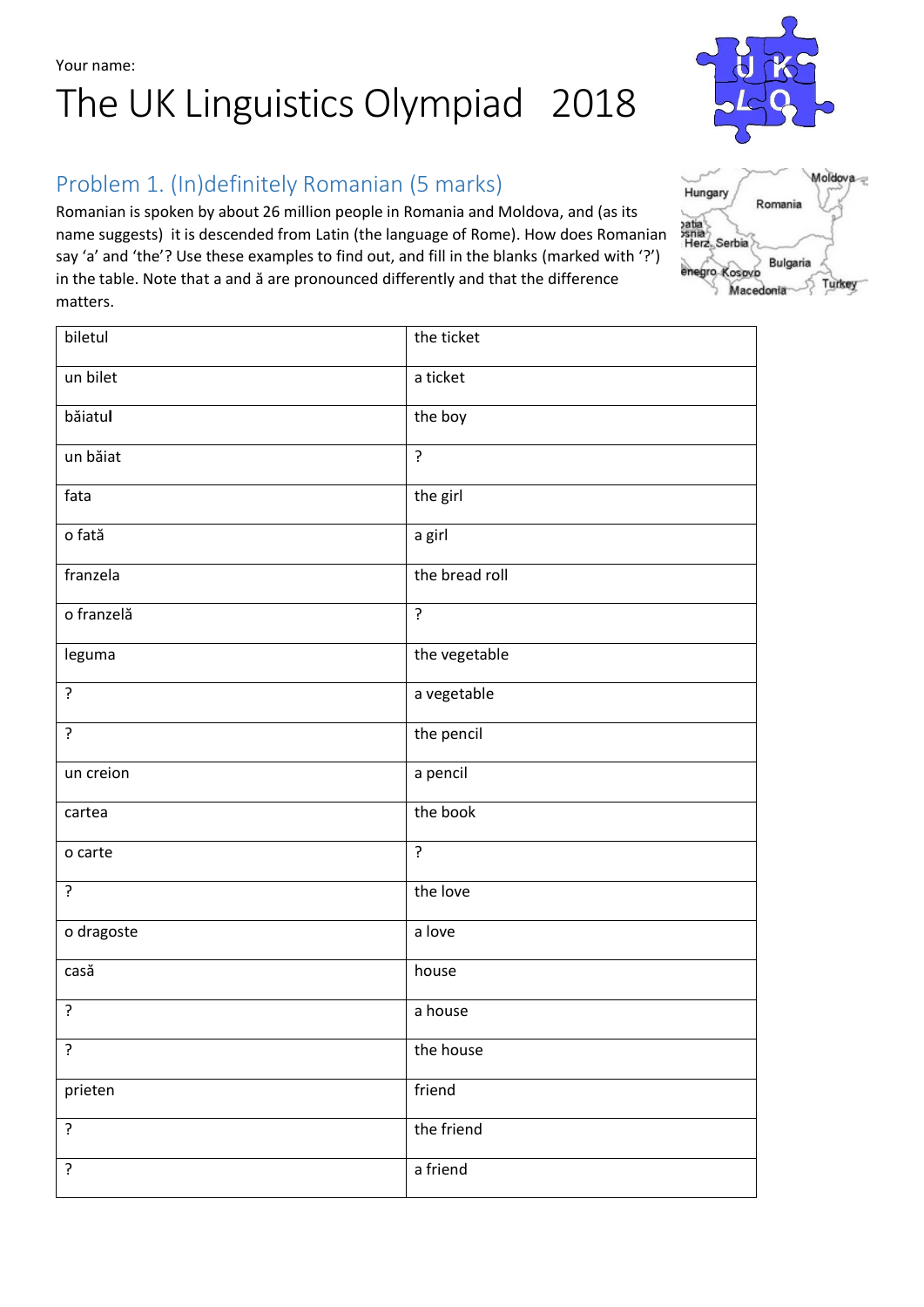

## Solution and marking.

#### Scoring (max 20)

- 2 points for each correct cell
- 1 point with one wrong letter but not if this is word-final a or ă

| biletul    | the ticket     |
|------------|----------------|
| un bilet   | a ticket       |
| băiatul    | the boy        |
| un băiat   | a boy          |
| fata       | the girl       |
| o fată     | a girl         |
| franzela   | the bread roll |
| o franzelă | a bread roll   |
| leguma     | the vegetable  |
| o legumă   | a vegetable    |
| creionul   | the pencil     |
| un creion  | a pencil       |
| cartea     | the book       |
| o carte    | a book         |
| dragostea  | the love       |
| o dragoste | a love         |
| casă       | house          |
| o casă     | a house        |
| casa       | the house      |
| prieten    | friend         |
| prietenul  | the friend     |
| un prieten | a friend       |
|            |                |